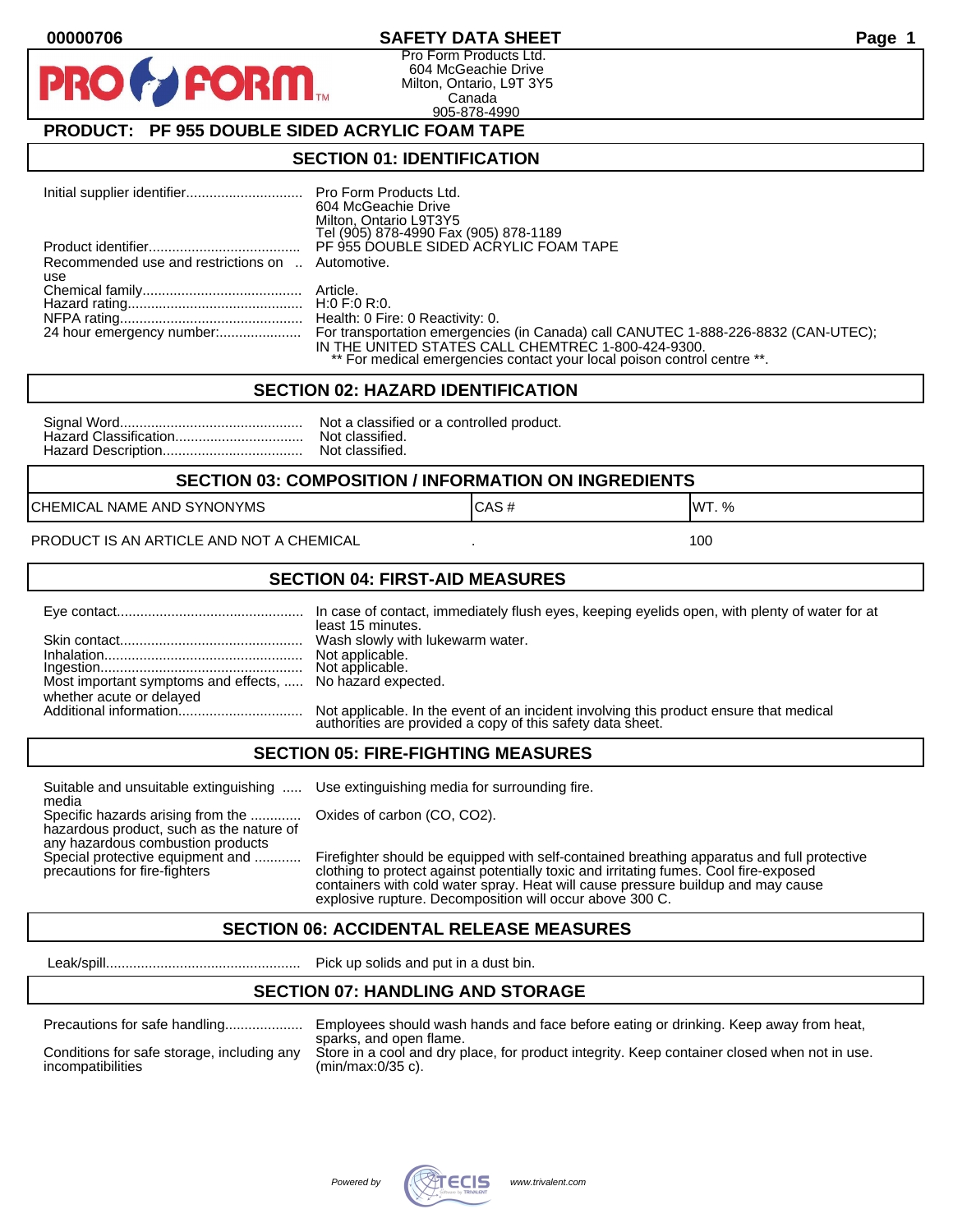## **PRODUCT: PF 955 DOUBLE SIDED ACRYLIC FOAM TAPE**

#### **SECTION 08: EXPOSURE CONTROLS / PERSONAL PROTECTION**

| <b>INGREDIENTS</b>               | TWA | <b>ACGIH TLV</b><br>STEL                                                                                                          | <b>IPEL</b> | <b>OSHA PEL</b><br>STEL                                                              | <b>NIOSH</b><br>IREL |
|----------------------------------|-----|-----------------------------------------------------------------------------------------------------------------------------------|-------------|--------------------------------------------------------------------------------------|----------------------|
|                                  |     | Not applicable.<br>Not applicable.<br>Not applicable.<br>Wear adequate protective clothes.<br>Safety boots per local regulations. |             | Educate and train employees on the safe use and handling of the product. Employees   |                      |
| Appropriate engineering controls |     | General ventilation.                                                                                                              |             | should wash their hands and face before eating, drinking, or using tobacco products. |                      |

## **SECTION 09: PHYSICAL AND CHEMICAL PROPERTIES**

| Appearance/Physical state                      | Tape.                                                             |
|------------------------------------------------|-------------------------------------------------------------------|
|                                                | Various colours. (Prolonged storage may lead to discolouration.). |
|                                                | Slight.                                                           |
|                                                | Not applicable.                                                   |
| Vapour pressure (mm Hg)                        | Not applicable.                                                   |
|                                                | Not applicable.                                                   |
|                                                | Not applicable.                                                   |
| Relative Density (Specific Gravity)            | No data.                                                          |
| Melting / Freezing point (deg C)               | Not applicable.                                                   |
|                                                | Insoluble.                                                        |
| Initial boiling point / boiling range (deg C). | Not applicable.                                                   |
|                                                | Not applicable.                                                   |
| Flash point (deg C), method                    | Not applicable.                                                   |
| Auto ignition temperature (deg C)              | Not applicable.                                                   |
| Upper flammable limit (% vol)                  | Not applicable.                                                   |
| Lower flammable limit (% vol)                  | No Data.                                                          |
| Partition coefficient - n-octanol/water        | No data.                                                          |
|                                                | No data.                                                          |
|                                                | No data.                                                          |

### **SECTION 10: STABILITY AND REACTIVITY**

| Possibility of hazardous reactions<br>Conditions to avoid, including static  Keep away from heat.<br>discharge, shock or vibration<br>Hazardous decomposition products Oxides of carbon (CO,CO2). | Stable at normal temperatures and pressures.<br>Avoid heat, sparks and flames.<br>Will not occur under normal temperature and pressure. |
|---------------------------------------------------------------------------------------------------------------------------------------------------------------------------------------------------|-----------------------------------------------------------------------------------------------------------------------------------------|
|                                                                                                                                                                                                   |                                                                                                                                         |

# **SECTION 11: TOXICOLOGICAL INFORMATION**

| <b>INGREDIENTS</b> |                                                      | ILC50                                                                                   | ILD50 |
|--------------------|------------------------------------------------------|-----------------------------------------------------------------------------------------|-------|
|                    | Not expected to pose any hazards.<br>Not applicable. | occupational hygiene adhered to, risks are improbable. May cause mechanical irritation. |       |

### **SECTION 12: ECOLOGICAL INFORMATION**

Persistence and degradability................... Not available.

## **SECTION 13: DISPOSAL CONSIDERATIONS**

and methods of disposal, including any contaminated packaging

Information on safe handling for disposal . Dispose of waste in accordance with all applicable Federal, Provincial/State and local